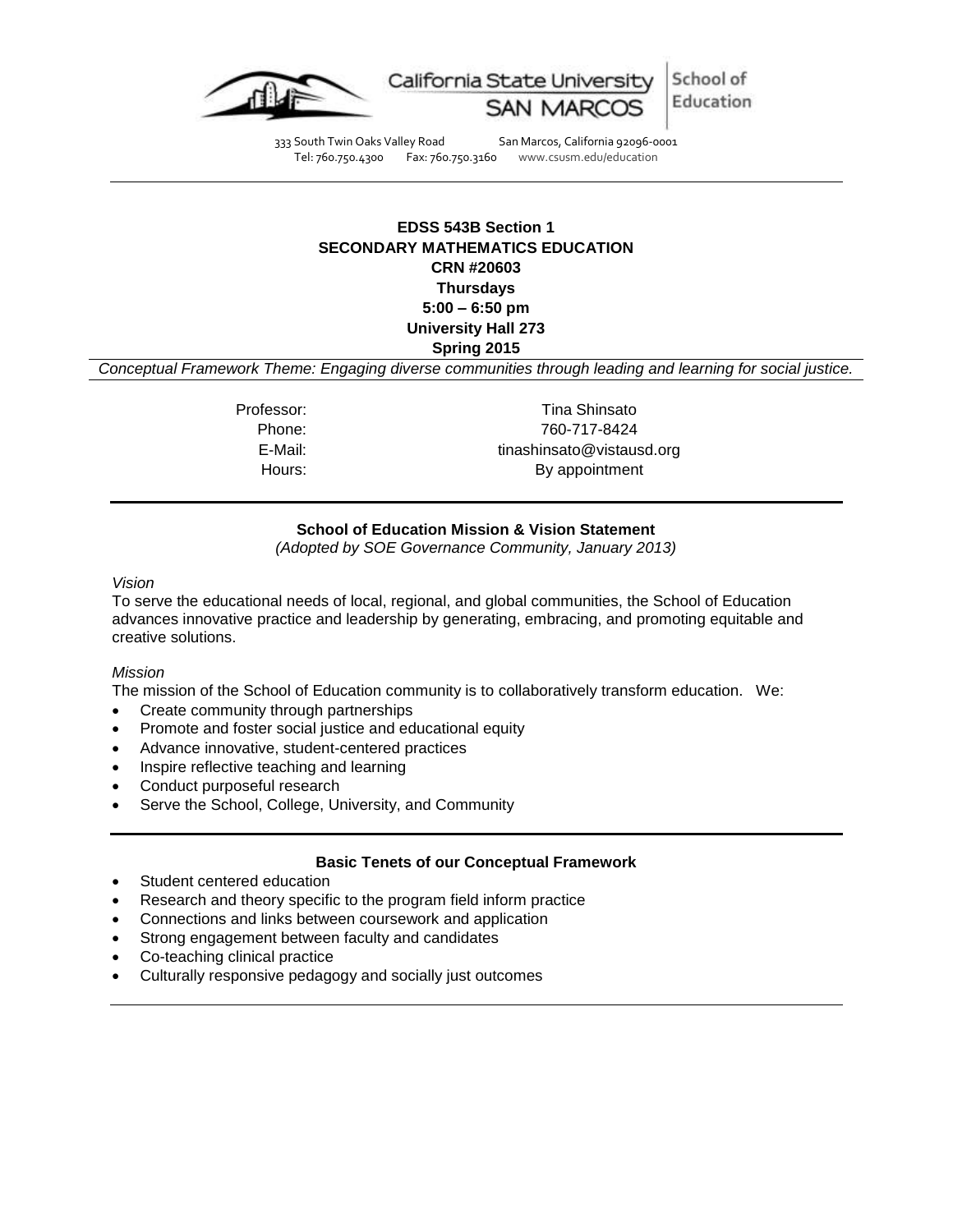# **Table of Contents**

| Evidence of Understanding - Teacher Performance Expectation (TPE) Competencies 5 |  |
|----------------------------------------------------------------------------------|--|
|                                                                                  |  |
|                                                                                  |  |
|                                                                                  |  |
|                                                                                  |  |
|                                                                                  |  |
|                                                                                  |  |
|                                                                                  |  |
|                                                                                  |  |
|                                                                                  |  |
|                                                                                  |  |
|                                                                                  |  |
|                                                                                  |  |

# **COURSE DESCRIPTION**

<span id="page-1-0"></span>Focuses on developing an understanding of theory, methodology, and assessment of Mathematics in integrated and inclusive secondary classrooms: Part B.

# **Course Prerequisites**

<span id="page-1-3"></span><span id="page-1-2"></span><span id="page-1-1"></span>Admission to the Single Subject Credential Program.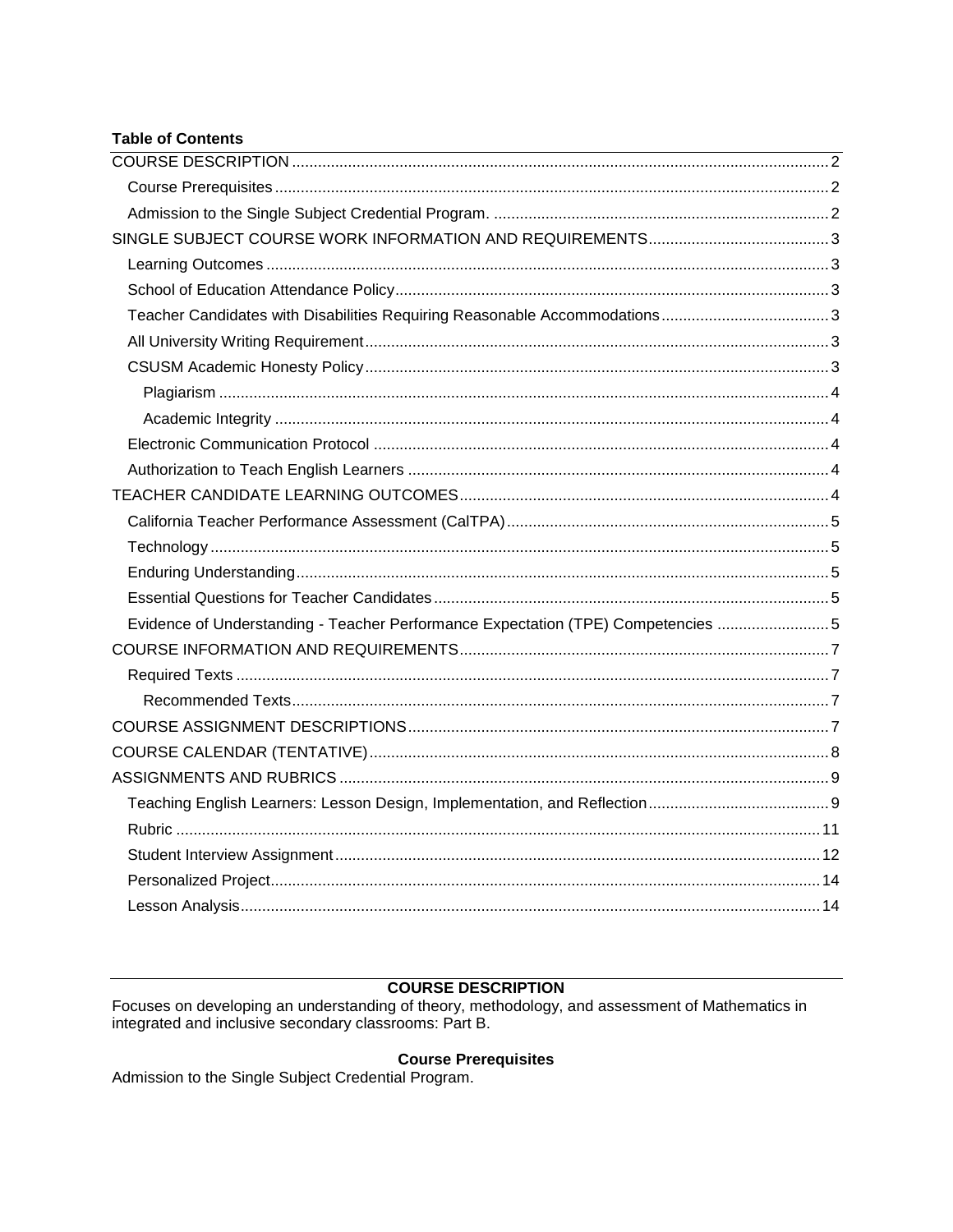### **SINGLE SUBJECT COURSE WORK INFORMATION AND REQUIREMENTS**

#### **Learning Outcomes**

<span id="page-2-0"></span>Teacher Candidates will be required to complete a California Teaching Performance Assessment (CalTPA), show proof of Teacher Performance Expectations (TPEs) and complete critical assessment tasks- specific assignments for this course. It is the teacher candidates responsibility to understand expectations and complete assignments by stated due dates.

#### **School of Education Attendance Policy**

<span id="page-2-1"></span>Due to the dynamic and interactive nature of courses in the School of Education, all teacher candidates are expected to attend all classes and participate actively. At a minimum, teacher candidates must attend more than 80% of class time, or s/he may not receive a passing grade for the course at the discretion of the instructor. Individual instructors may adopt more stringent attendance requirements. Should the teacher candidate have extenuating circumstances, s/he should contact the instructor as soon as possible. *(Adopted by the College of Education Governance Community, December, 1997.)*

Instructor application of Attendance Policy: This course and teaching in general are participatory; therefore, your attendance and participation are important. Students are expected to attend all live sessions during the course and to fully participate in online sessions. Absences and late arrivals/early departures will affect the final grade much as it would affect evaluation in the work place.

- Missing more than one class meeting will result in the reduction of one letter grade.
- Arriving late or leaving early on more than two occasions will result in the reduction of one letter grade.

You are expected to inform the instructor *prior* to an absence.

#### **Teacher Candidates with Disabilities Requiring Reasonable Accommodations**

<span id="page-2-2"></span>Teacher candidates with disabilities who require reasonable accommodations must be approved for services by providing appropriate and recent documentation to the Office of Disable Student Services (DSS). This office is located in Craven Hall 4300, and can be contacted by phone at (760) 750-4905, or TTY (760) 750-4909. Teacher candidates authorized by DSS to receive reasonable accommodations should meet with their instructor during office hours or, in order to ensure confidentiality, in a more private setting.

#### **All University Writing Requirement**

<span id="page-2-3"></span>The writing requirements for this class will be met as described in the assignments. Every course at the university, including this one must have a writing requirement of at least 2500 words.

#### **CSUSM Academic Honesty Policy**

<span id="page-2-4"></span>Students will be expected to adhere to standards of academic honesty and integrity, as outlined in the Student Academic Honesty Policy. All written work and oral presentation assignments must be original work. All ideas/materials that are borrowed from other sources must have appropriate references to the original sources. Any quoted material should give credit to the source and be punctuated with quotation marks.

<span id="page-2-5"></span>Teacher candidates are responsible for honest completion of their work including examinations. There will be no tolerance for infractions. If you believe there has been an infraction by someone in the class, please bring it to the instructor's attention. The instructor reserves the right to discipline any student for academic dishonesty in accordance with the general rules and regulations of the university. Disciplinary action may include the lowering of grades and/or the assignment of a failing grade for an exam, assignment, or the class as a whole. Incidents of Academic Dishonesty will be reported to the Dean of Students. Sanctions at the University level may include suspension or expulsion from the University.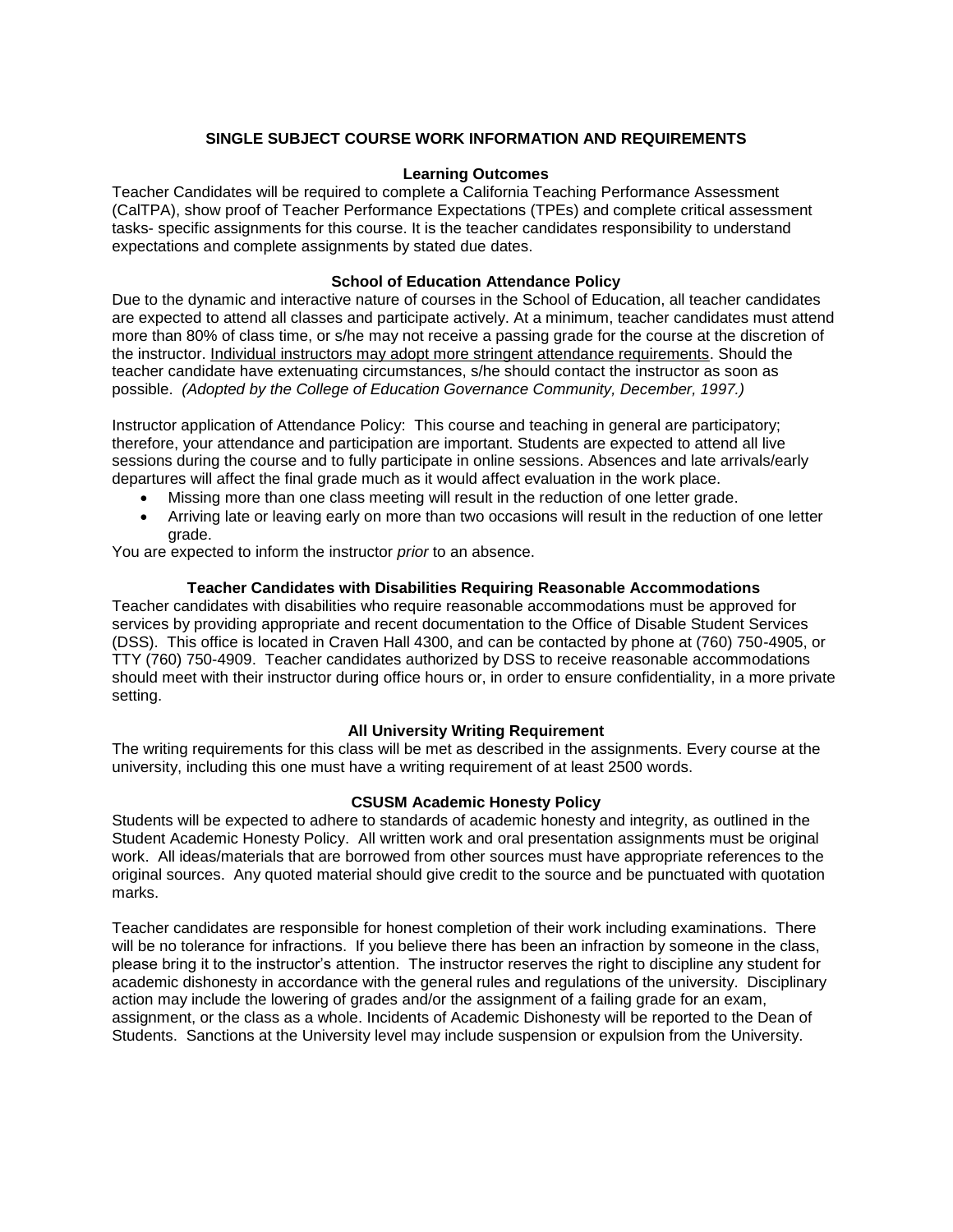#### **Plagiarism**

As an educator, it is expected that each teacher candidate will do his/her own work, and contribute equally to group projects and processes. Plagiarism or cheating is unacceptable under any circumstances. If you are in doubt about whether your work is paraphrased or plagiarized see the Plagiarism Prevention for Students website [http://library.csusm.edu/plagiarism/index.html.](http://library.csusm.edu/plagiarism/index.html) If there are questions about academic honesty, please consult the University catalog.

### <span id="page-3-0"></span>**Academic Integrity**

Teacher candidates must come to class having done close reading of the required texts in preparation for class or Socratic seminar-style discussions, submit required assignments, and participate in class activities, including facilitation of and feedback to colleagues, role plays, and small group tasks. Teacher education is a professional preparation program. Teacher candidates will be expected to adhere to standards of dependability, academic honesty and integrity, confidentiality, and writing achievement. Because it is important for teachers to be able to effectively communicate their ideas to students, colleagues, parents, and administrators, writing that is original, clear and error-free is a priority in the College of Education. **Late work will not be accepted. If there are extenuating circumstances, the instructor may accept late work; however, it will not receive full credit.**

### **Electronic Communication Protocol**

<span id="page-3-1"></span>Electronic correspondence is a part of your professional interactions. If you need to contact the instructor or other teacher candidates, e-mail is often the easiest way to do so. It is my intention to respond to all received e-mails in a timely manner. Please be reminded that electronic correspondences are a very specific form of communication, with their own form of nuances, meanings, and etiquette. Please be mindful of courtesies and limitations with regards to professional e-mail, on-line discussion messages you send to your colleagues, to faculty members in the School of Education, or to persons within the greater educational community. All electronic messages should be crafted with professionalism and care. A guiding principle when writing an email is to assume that everyone in your school district will be reading it, including your principal.

Things to consider:

- Would I say in person what this e-mail specifically says?
- How could this e-mail be misconstrued?
- Does this e-mail represent my highest self?
- Am I sending this e-mail to avoid a face-to-face conversation?

In addition, if there is ever a concern with an email I send to you, let's talk in person so we can correct any confusion.

#### **Authorization to Teach English Learners**

<span id="page-3-2"></span>This credential program has been specifically designed to prepare teachers for the diversity of languages often encountered in public school classrooms. The authorization to teach English learners is met through the infusion of content and experiences within the credential program, as well as additional coursework. Teacher Candidates successfully completing this program receive a credential with authorization to teach English learners. *(Approved by CCC in SB 2042 Program Standards, August 2002.)*

#### **TEACHER CANDIDATE LEARNING OUTCOMES**

<span id="page-3-4"></span><span id="page-3-3"></span>Teacher Candidates will be required to complete a Teaching Performance Assessment, show proof of Teacher Performance Expectations and complete critical assessment tasks and specific assignments for this course.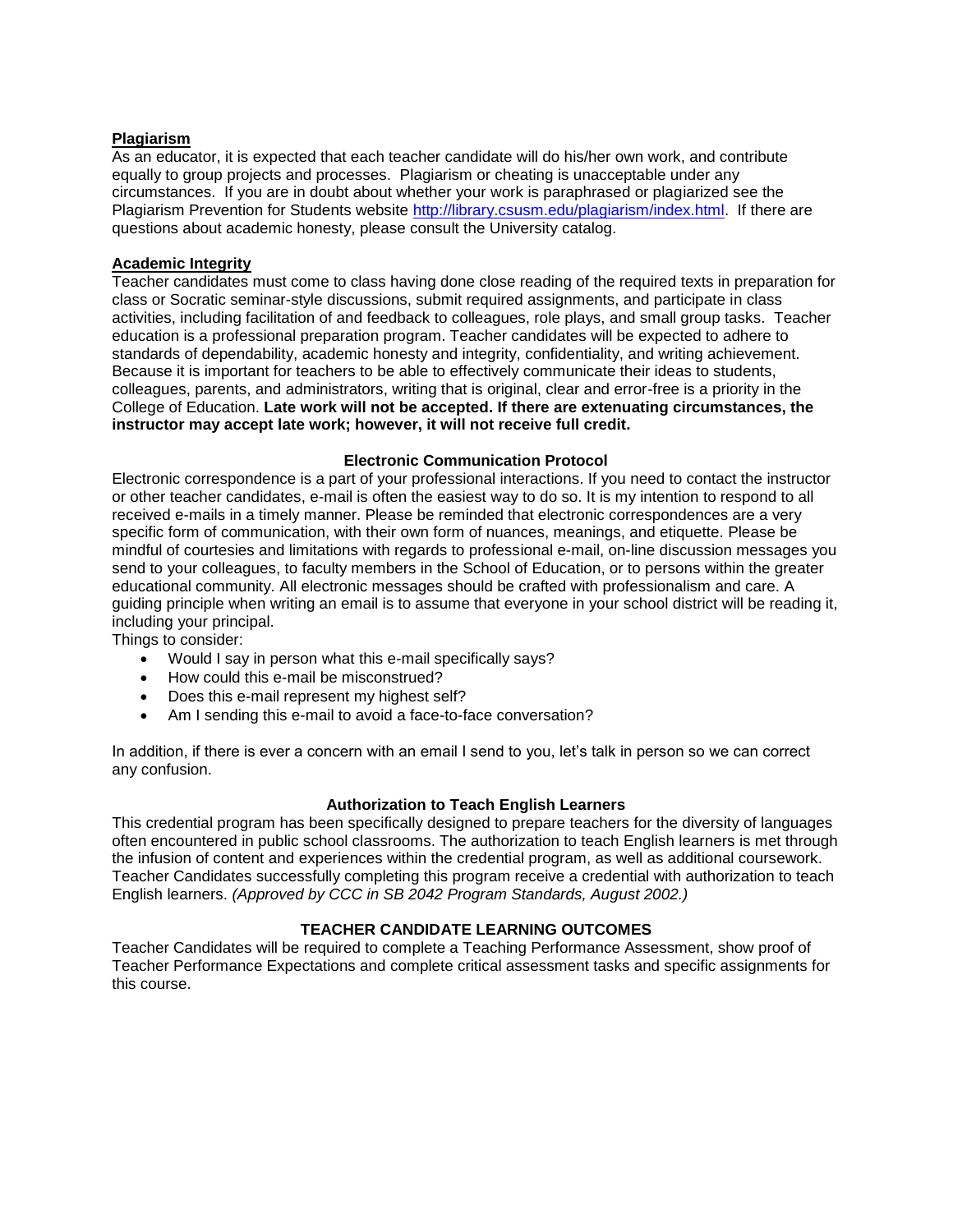### **California Teacher Performance Assessment (CalTPA)**

Beginning July 1, 2008 all California credential candidates must successfully complete a state-approved system of teacher performance assessment (TPA), to be embedded in the credential program of preparation. At CSUSM this assessment system is called the CalTPA or the TPA for short.

To assist your successful completion of the TPA, a series of informational seminars are offered over the course of the program. TPA related questions and logistical concerns are to be addressed during the seminars. Your attendance to TPA seminars will greatly contribute to your success on the assessment.

Additionally, SOE classes use common pedagogical language, lesson plans (lesson designs), and unit plans (unit designs) in order to support and ensure your success on the TPA and more importantly in your credential program.

The CalTPA Candidate Handbook, TPA seminar schedule, and other TPA support materials can be found on the SOE website: <http://www.csusm.edu/education/CalTPA/ProgramMaterialsTPA.html>

#### **Technology**

<span id="page-4-0"></span>This course infuses technology competencies to prepare candidates to use technologies, emphasizing their use in both teaching practice and student learning. Candidates are expected to use technology for their own professional development and practice, as well as be able to strategically place it in the hands of students for their learning and understanding of concepts you teach.

### **Enduring Understanding**

<span id="page-4-1"></span>Teacher candidates understand that effective teaching and student achievement is based upon the practitioner's ability to reflect upon events and individual students as a means to meet student needs and continually grow in the profession.

### **Essential Questions for Teacher Candidates**

- <span id="page-4-2"></span>1. What is my belief system regarding the nature and education of adolescents?
- 2. What does the Current Age require of its citizens and how is this reflected in my teaching?
- 3. How do I reflect upon my own biases and ensure equity in my classroom?
- 4. How do I communicate openly, empathetically, and productively in a variety of situations, including: Socratic seminars, class discussions, presentations, and role-plays?
- 5. How do I present myself as a professional educator?

#### **Evidence of Understanding - Teacher Performance Expectation (TPE) Competencies**

<span id="page-4-3"></span>The course objectives, assignments, and assessments have been aligned with the CTC standards for the Single Subject Credential. This course is designed to help teachers seeking a California teaching credential to develop the skills, knowledge, and attitudes necessary to assist schools and districts in implementing effective programs for all students. The successful candidate will be able to merge theory and practice in order to realize a comprehensive and extensive educational program for all students. Failure to meet a minimum level of competence in any of the TPEs by the completion of the program will prevent the acquisition of the Single Subject Credential (A full-text version of the TPE descriptions can be downloaded from the COE webpage: [www.csusm.edu/COE\)](http://www.csusm.edu/COE).

The following Teacher Performance Expectations (TPEs) are addressed in this course and are imbedded in the Teacher Performance Assessments (TPAs).

| TPE.                                                              | How assessed                  |
|-------------------------------------------------------------------|-------------------------------|
| TPE 1B - Subject-Specific Pedagogical Skills for Single Subject   | ELD Infused Lesson Design and |
| <b>Teaching Assignments</b>                                       | Reflection on Video-taped     |
| Understands and uses the state-adopted academic content standards | performance                   |
| Develops planning instruction that addresses the standards        | <b>Lesson Analysis</b>        |
| Consistently demonstrates the ability to teach to the standards   | <b>TPA 3 &amp; 4</b>          |
| TPE 2: Monitoring Student Learning During Instruction             | ELD Infused Lesson Design and |
| Uses progress monitoring during instruction to inform instruction | Reflection on Video-taped     |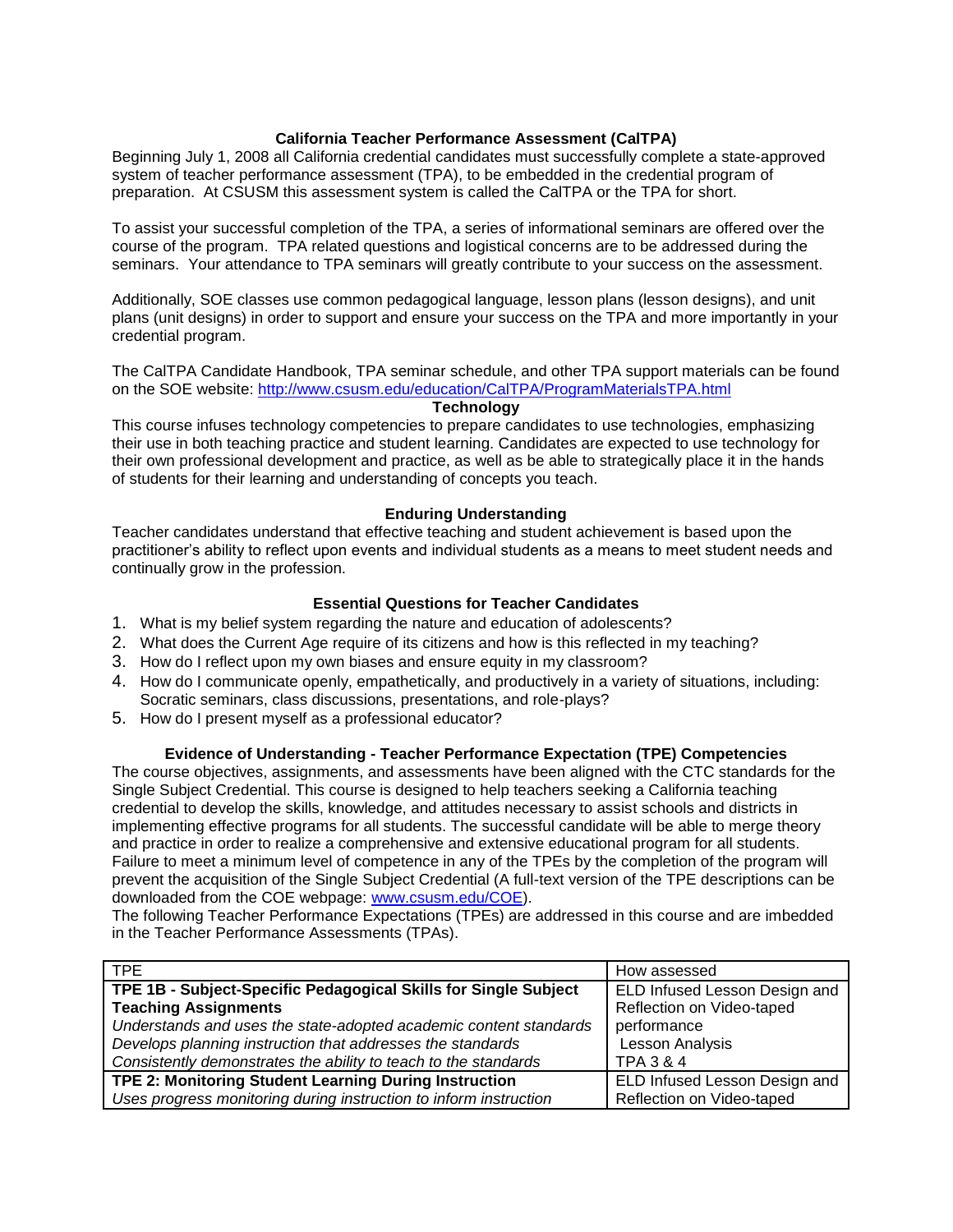<span id="page-5-0"></span>

| <b>TPE</b>                                                                                                                | How assessed                                               |
|---------------------------------------------------------------------------------------------------------------------------|------------------------------------------------------------|
| Pace and re-teach content based on assessment evidence                                                                    | performance                                                |
| Anticipate, check for and address common misunderstandings                                                                | Lesson Analysis                                            |
|                                                                                                                           | TPA <sub>4</sub>                                           |
| <b>TPE 4: Making Content Accessible</b>                                                                                   |                                                            |
| States in every lesson plan the State standards                                                                           | Lesson Analysis                                            |
| Uses activities and materials that support stated objectives                                                              |                                                            |
| Uses multiple ways to reinforce the content of the standard                                                               | <b>TPA 3 &amp; 4</b>                                       |
| Follows a logical, sequence of instruction in the lesson plan                                                             |                                                            |
| <b>TPE 5 - Student Engagement</b>                                                                                         | ELD Infused Lesson Design and                              |
| Ensures students understand the objective of the lesson                                                                   | Reflection on Video-taped                                  |
| Actively involves students with the lesson                                                                                | performance                                                |
| Uses a variety of strategies to involve the students and increase their                                                   |                                                            |
| understanding of the lessons objectives                                                                                   | Lesson Analysis                                            |
| TPE 6c - Developmentally Appropriate Practices in Grades 9 -12<br>Understanding important characteristics of the learners | ELD Infused Lesson Design and<br>Reflection on Video-taped |
| Designing instructional activities                                                                                        | performance                                                |
| Providing developmentally appropriate educational experiences                                                             |                                                            |
|                                                                                                                           | Lesson Analysis                                            |
| TPE 7 - Teaching English Learners                                                                                         | ELD Infused Lesson Design and                              |
| Applies pedagogy for comprehensive instruction of English learners                                                        | Reflection on Video-taped                                  |
| Knows and can apply instruction for English Language development                                                          | performance                                                |
| Draws upon information about students' backgrounds to build new                                                           |                                                            |
| knowledge                                                                                                                 | TPA 3 & 4                                                  |
| <b>TEP 8 Learning about Students</b>                                                                                      |                                                            |
| Using formal and informal methods, they assess students' prior                                                            | <b>Student Interview</b>                                   |
| mastery of academic language abilities, content knowledge, and skills.                                                    |                                                            |
|                                                                                                                           |                                                            |
| Through interpersonal interactions, they learn about students' abilities,                                                 |                                                            |
| ideas, interests and aspirations.                                                                                         |                                                            |
|                                                                                                                           |                                                            |
| They understand how multiple factors, including gender and health,                                                        |                                                            |
| can influence students' behavior.                                                                                         |                                                            |
|                                                                                                                           |                                                            |
| <b>TPE 9 - Instructional Planning</b><br>Establishing academic learning goals                                             | ELD Infused Lesson Design and                              |
| Connecting academic content to the students backgrounds, needs,                                                           | Reflection on Video-taped                                  |
| and abilities                                                                                                             | performance                                                |
| Selecting strategies/activities/materials/resources                                                                       | Lesson Analysis                                            |
| <b>TPE 10 - Instructional Time</b>                                                                                        | ELD Infused Lesson Design and                              |
| Appropriately allocates instructional time to maximize student                                                            | Reflection on Video-taped                                  |
| achievement                                                                                                               | performance                                                |
| Effectively and efficiently maximizes instructional time through                                                          | Lesson Analysis                                            |
| management based on reflection and consultation                                                                           | TPA <sub>4</sub>                                           |
| Adjusts the use of instruction time to optimize learning opportunities                                                    |                                                            |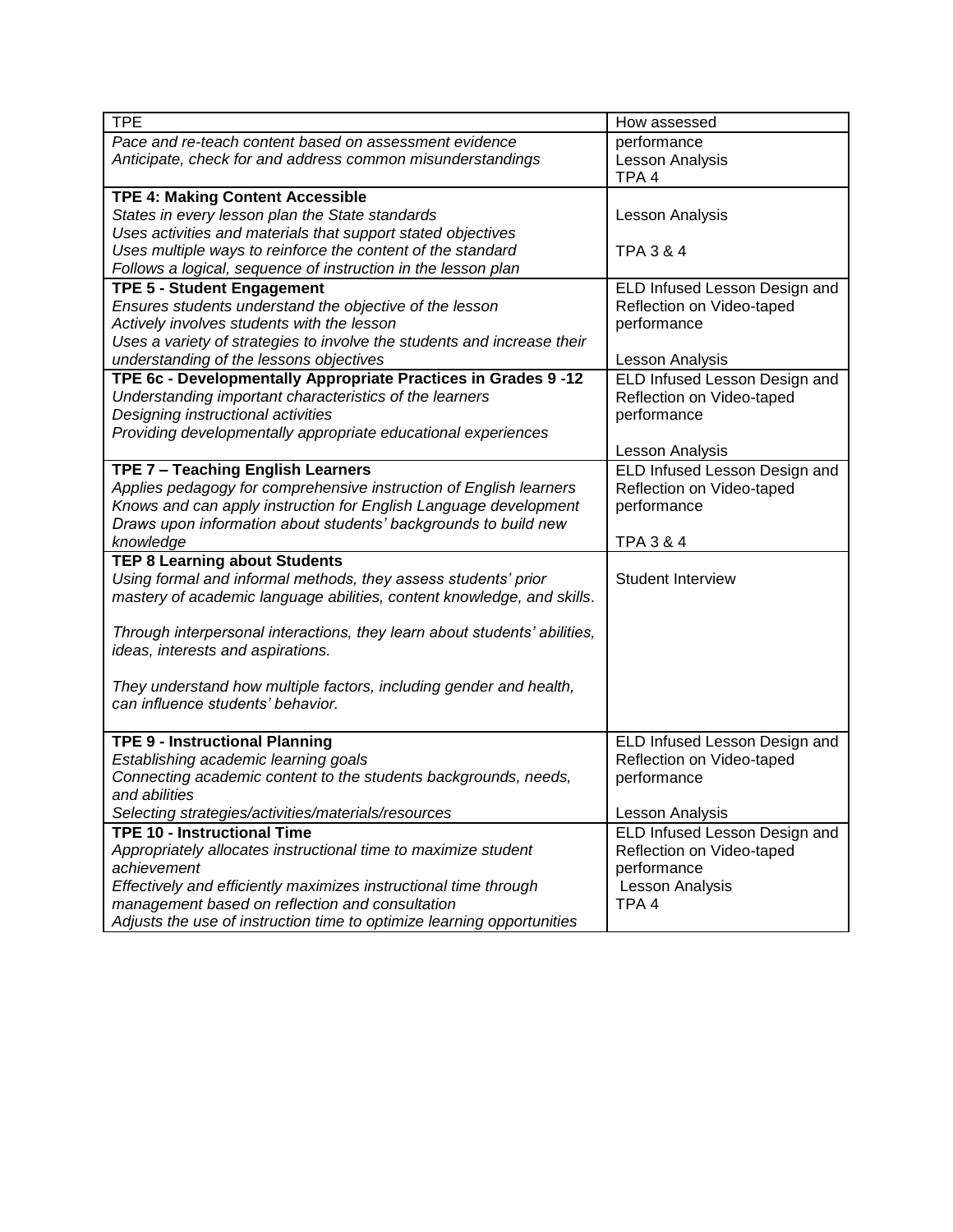### **COURSE INFORMATION AND REQUIREMENTS**

#### **Required Texts**

<span id="page-6-0"></span>Abbot, E (1884). Flatland: A romance of many dimensions. Public Domain (This book can be downloaded for free on the Kindle)

Driscoll, M. J. (2007). *Fostering geometric thinking: A guide for teachers, grades 5-10*. Portsmouth, N.H.: Heinemann.

\*\*\*Several other readings are required and will be made available for download.

#### <span id="page-6-1"></span>**Recommended Texts**

Boaler, J. (2008). *What's math got to do with it?: Helping children learn to love their most hated subject and why it's important for America*. New York: Viking.

Carr, J., Carroll, C., Cremer, S., Gale, M., Lagunoff, R., Sexton, U. (2009). *Making mathematics accessible to English learners*. San Francisco: WestEd.

Cohen, E. G. (1994). *Designing groupwork: Strategies for the heterogeneous classroom*. New York: Teachers College Press. [purchased for fall 2010]

Smith, M. S., Stein, M. K. (2011). *5 practices for orchestrating productive mathematics discussions*. Reston, VA: NCTM.

### **COURSE ASSIGNMENT DESCRIPTIONS**

<span id="page-6-2"></span>*1. ELD infused lesson design with reflection on video-taped performance* (25%) - In this assignment, you will design a content lesson that is based on a Common core state standard and is differentiated for English Learners so as to ensure that your English Learner students have access to the core curriculum. You will implement the lesson, film yourself, and reflect upon your teaching. You will need to obtain permission from each student for the filming. Use the permission forms for TPA 4.

*2. Student Interview (25%)* – Students will design prompts and/or a task in order to conduct a clinical interview with a grades 6-10 student. This interview protocol will be designed to inquire into the student's geometric ways of thinking. The purposes of this activity are to begin thinking about students' mathematical understanding, to learn how to effectively pose questions and interpret the meaning of students' answers, and to interact with students about mathematics.

*3. Personalized Project (25%)* – This assignment is designed to empower you as a teacher. Each site has its individual strengths and challenges. Others may impose what they believe you need but ultimately you are the one guiding 180 or more students throughout the year. In this assignment you will find one area that is a challenge and come up with a plan to work towards making things better.

*4*. *Lesson Analysis (25%)* – You will develop a lesson based on Complex Instruction in a traditional geometry class at Rancho Buena Vista High Scholl (RBV). In this lesson you will have the opportunity to address the needs of ELL and Special Ed students in a cooperative learning environment. In teams, you will co-plan with me at RBV to make use of the resources and learn about the students. Part one will be an observation of my class with the intent to learn as much as you can about the students, part two will be a planning session with me (done after the observations), part three will be the delivery of the lesson and part four will be a reflection on revisions and implications. Plan on missing two days at your site, please inform your cooperating teacher ASAP.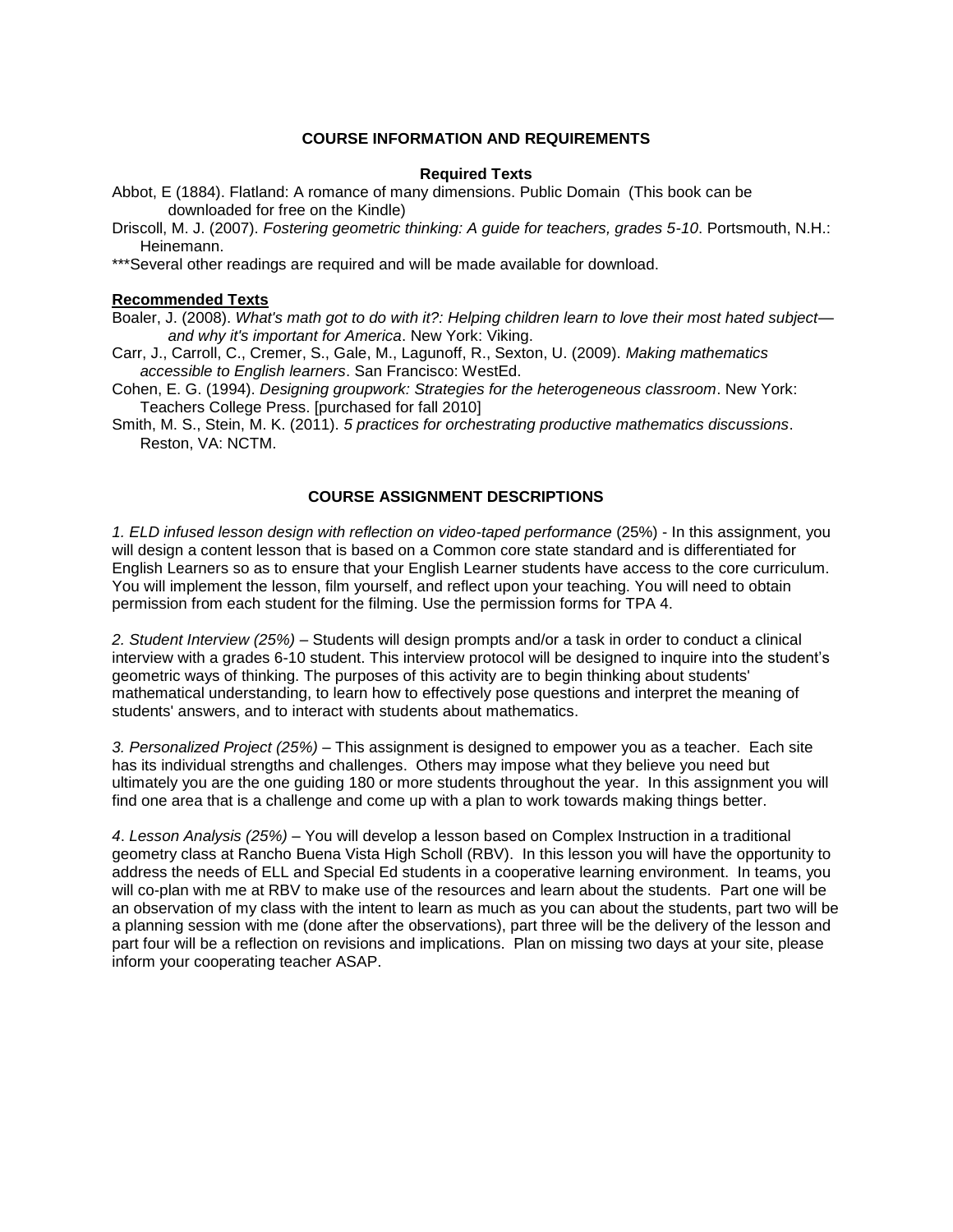# **COURSE CALENDAR (TENTATIVE)**

<span id="page-7-0"></span>

| <b>Date</b>                      | Topic*                                                                                                    | <b>Assignment to be completed</b><br><b>BEFORE Class Session</b> |  |
|----------------------------------|-----------------------------------------------------------------------------------------------------------|------------------------------------------------------------------|--|
| Session 1<br>1/22<br>4:00-7:00   | Course Introduction: Where we are and where we want<br>to go, Complex Instruction and Geometric Thinking. | Preview Flatland, pp. iii-40                                     |  |
| Session 2<br>2/5<br>4:00-7:00    | Rich problems, ELL                                                                                        | Personalized project topics                                      |  |
| Session 3<br>2/19<br>4:00-7:00   | <b>Fostering Geometric Thinking and Complex Instruction</b><br>Technology                                 | Read F.G.T. - Driscoll, chs. 1-2                                 |  |
| Session 4<br>3/5<br>4:00-7:00    | <b>Complex Instruction</b>                                                                                | 1. ELD lesson<br>Read F.G.T. - Driscoll, ch. 3                   |  |
| Session 5<br>3/12<br>4:00-7:00   | <b>Complex Instruction</b>                                                                                | Read F.G.T. - Driscoll, ch. 4-5                                  |  |
| Session 6/7<br>3/14<br>9:00-3:00 | Interview share out and personalized projects. "Things I<br>wish we would have done."                     | 2. Interview<br>**Bring your laptop                              |  |
| Session 8<br>3-31 to 4-10        | Observe and collaborate as a lesson team with me                                                          |                                                                  |  |
| Session 9<br>3-31 to 4-10        | Implementation of lesson plan at RBV                                                                      |                                                                  |  |
| Session 10<br>4/23<br>4:00-7:00  | Reflections on Student Teaching & Mathematics<br>Education<br>Mock interviews with department chairs.     | 3. Personalized Project<br>4. Lesson Analysis                    |  |

*\*The above is a tentative schedule of assignments. Based on the issues that arise during the course, additional readings and resources will be provided.*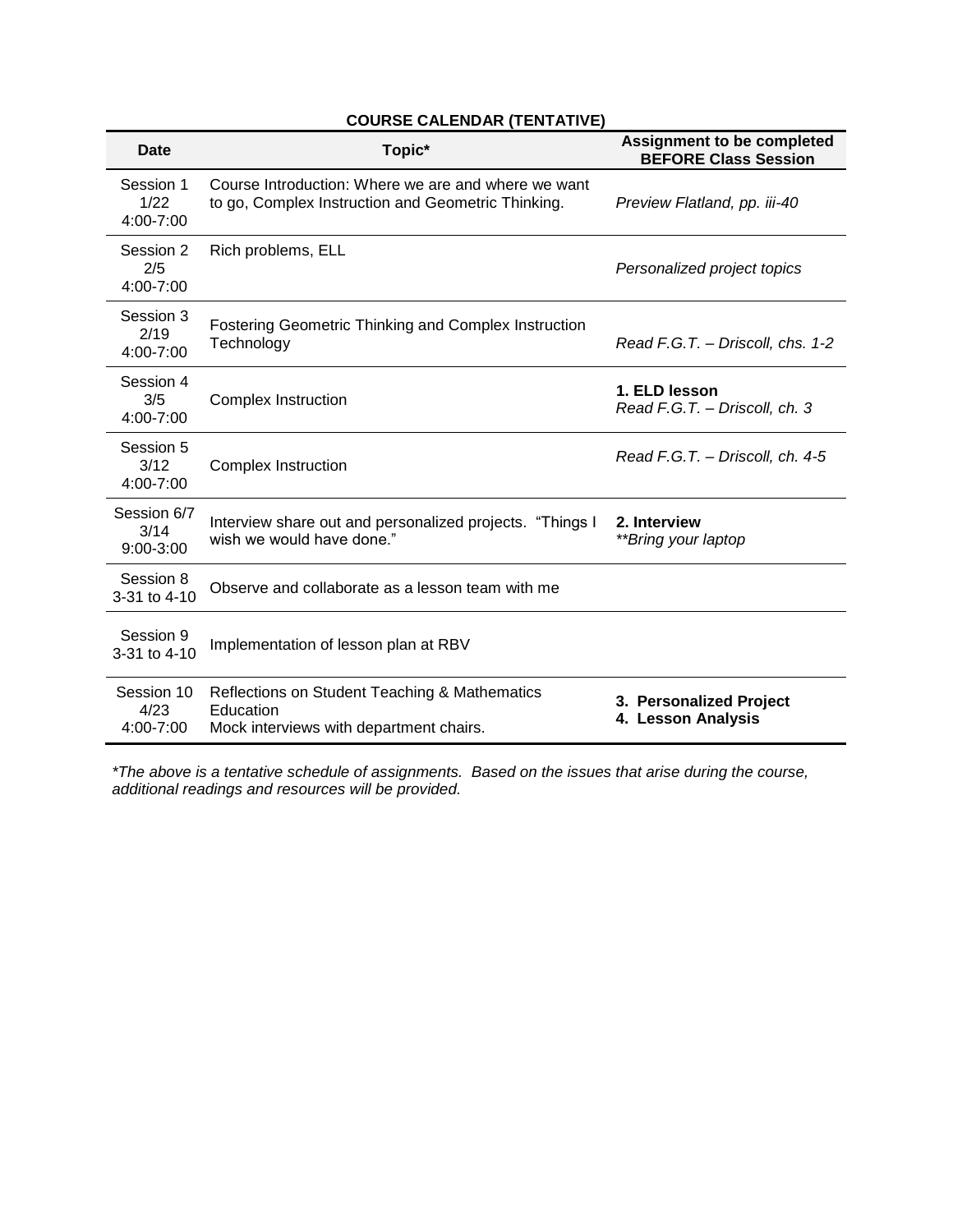### **ASSIGNMENTS AND RUBRICS**

### **Teaching English Learners: Lesson Design, Implementation, and Reflection**

<span id="page-8-1"></span><span id="page-8-0"></span>In this assignment, you will design a content lesson that is based on a Common core standard and is differentiated for English Learners so as to ensure that your English Learner students have access to the core curriculum. You will implement the lesson, film yourself, and reflect upon your teaching. You will need to obtain permission from each student for the filming. Use the permission forms for TPA 4.

The following information should be included in your write-up.

Design the Lesson

| including linguistic background, content and academic language abilities, cultural considerations,<br>and interests. You will likely have some of this information from your student survey.                       | Information about your whole class,          |  |  |
|--------------------------------------------------------------------------------------------------------------------------------------------------------------------------------------------------------------------|----------------------------------------------|--|--|
|                                                                                                                                                                                                                    | Physical, social, and emotional factors that |  |  |
| influence the instruction of adolescents and how you use this knowledge to inform your teaching,<br>especially in this particular class.                                                                           |                                              |  |  |
|                                                                                                                                                                                                                    | Briefly describe the lesson, including       |  |  |
| content standards, an ELD standard, where the lesson fits into a unit or sequence of instruction,<br>formative and summative assessment. (attach the actual lesson plan as an appendix).                           |                                              |  |  |
|                                                                                                                                                                                                                    | Describe the adaptations you have made       |  |  |
| to the lesson to ensure that your English Learners, at their particular levels, can access the<br>curriculum, build academic language skills, and reach the learning goals you have identified for<br>this lesson. |                                              |  |  |
|                                                                                                                                                                                                                    | Describe the assessment based on the         |  |  |
| content and ELD standards stated                                                                                                                                                                                   |                                              |  |  |
| Analyze the lesson after viewing                                                                                                                                                                                   |                                              |  |  |
| what would you modify the next time you teach the lesson.                                                                                                                                                          | Overall, what worked, what did not work,     |  |  |
|                                                                                                                                                                                                                    | To what extent did the whole class           |  |  |
| achieve the learning goals?                                                                                                                                                                                        |                                              |  |  |
|                                                                                                                                                                                                                    | Overall, how well did the lesson connect     |  |  |
| with student backgrounds and interests?                                                                                                                                                                            |                                              |  |  |
|                                                                                                                                                                                                                    | What will you do for students who did not    |  |  |
| achieve the learning goals?                                                                                                                                                                                        |                                              |  |  |
| well did the lesson work? not work?                                                                                                                                                                                | With regard to your English Learners, how    |  |  |
|                                                                                                                                                                                                                    | To what extent did the student achieve the   |  |  |

content learning goals and the development of English?

Reflect on the lesson

- Given your analysis of this lesson and the student learning, how will you use this information to guide your planning for future lessons? What have you learned about the need for making adaptions for English Learners as you plan for differentiated instruction? Cite specific information about the students, your plan for instruction, and the analysis of the lesson to explain your answer.
- What are your professional development goals for continued progress and learning with regard to planning and differentiating instruction for English Learners?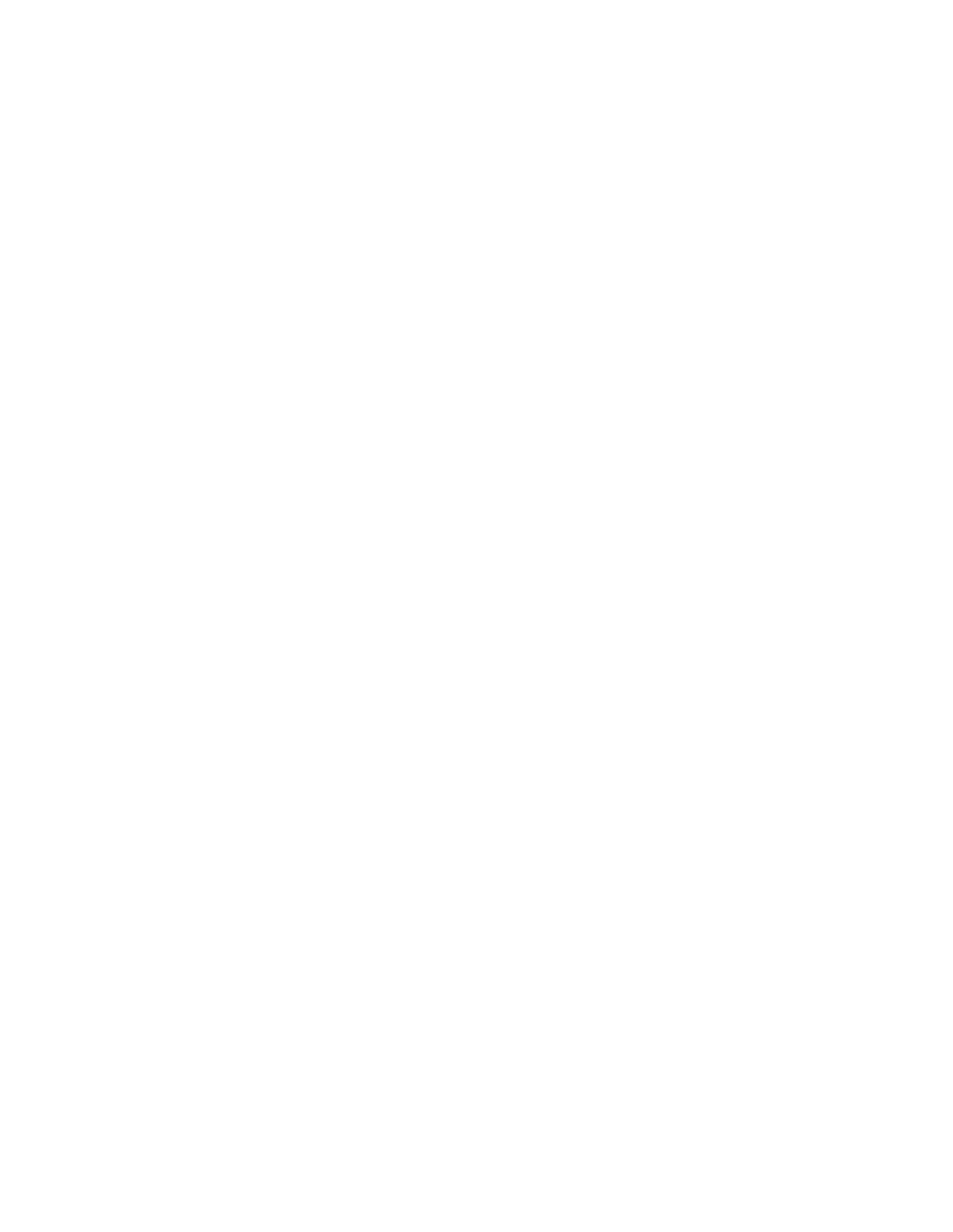### **Rubric Teaching English Learners Lesson Design, Implementation, and Reflection**

<span id="page-10-0"></span>

Name\_\_\_\_\_\_\_\_\_\_\_\_\_\_\_\_\_\_\_\_\_\_\_\_\_\_\_\_\_\_\_\_\_\_\_\_\_\_Reviewer\_\_\_\_\_\_\_\_\_\_\_\_\_\_\_\_\_\_\_\_\_\_\_\_\_\_\_\_\_\_\_\_\_

All assignment criteria and guide questions should be addressed.

| Criteria                                                                                                                                                                                                                                                                     | Appropriate,<br>relevant,<br>accurate,<br>clear,<br>connected<br>across the<br>reflection | Minimal,<br>limited.<br>inconsistent,<br>ambiguous,<br>weakly<br>connected | Inappropriate,<br>irrelevant,<br>missing,<br>unconnected |
|------------------------------------------------------------------------------------------------------------------------------------------------------------------------------------------------------------------------------------------------------------------------------|-------------------------------------------------------------------------------------------|----------------------------------------------------------------------------|----------------------------------------------------------|
| Information about your whole class, including linguistic<br>background, content and academic language abilities, cultural<br>considerations, and interests.                                                                                                                  |                                                                                           |                                                                            |                                                          |
| Physical, social, and emotional factors that influence the<br>instruction of adolescents and how you use this knowledge to<br>inform your teaching, especially in this particular class.                                                                                     |                                                                                           |                                                                            |                                                          |
| Description of the lesson, including content standards, an ELD<br>standard, where the lesson fits into a unit or sequence of<br>instruction, formative and summative assessment.                                                                                             |                                                                                           |                                                                            |                                                          |
| Description of the assessment based on the content and ELD<br>standards stated.                                                                                                                                                                                              |                                                                                           |                                                                            |                                                          |
| Analysis includes what worked, what did not work, and<br>modifications you would make the next time you teach the<br>lesson.                                                                                                                                                 |                                                                                           |                                                                            |                                                          |
| Analysis includes the extent to which the whole class achieved<br>the learning goals.                                                                                                                                                                                        |                                                                                           |                                                                            |                                                          |
| Analysis includes information regarding how the lesson<br>connected with student backgrounds and interests.                                                                                                                                                                  |                                                                                           |                                                                            |                                                          |
| Analysis includes what will you do for students who did not<br>achieve the learning goals.                                                                                                                                                                                   |                                                                                           |                                                                            |                                                          |
| Analysis includes the extent to which the lesson worked for<br>your English Learners.                                                                                                                                                                                        |                                                                                           |                                                                            |                                                          |
| Analysis includes the extent to which your target English<br>Learner achieved the content learning goals and progressed in<br>the development of English.                                                                                                                    |                                                                                           |                                                                            |                                                          |
| Reflection includes how you will use the information from this<br>analysis to guide your planning for future lessons.                                                                                                                                                        |                                                                                           |                                                                            |                                                          |
| Reflection includes what you have learned about the need for<br>making adaptions for English Learners as you plan for<br>differentiated instruction. Specific information about the<br>students, plan for instruction, and analysis are cited as<br>evidence and to explain. |                                                                                           |                                                                            |                                                          |
| Professional development goals for continued progress and<br>learning with regard to planning and differentiating instruction<br>for English Learners are included.                                                                                                          |                                                                                           |                                                                            |                                                          |

Comments: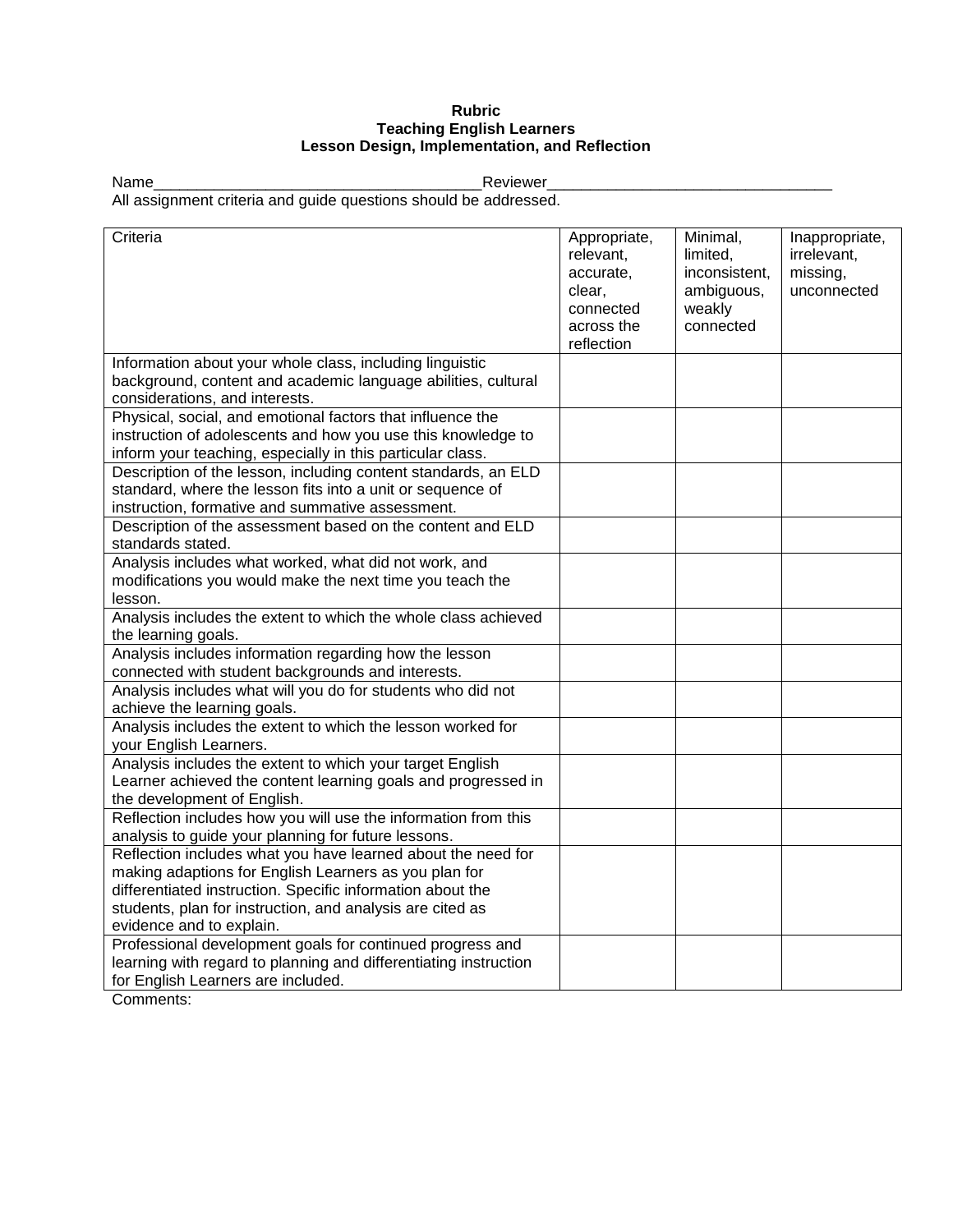### **Student Interview Assignment**

<span id="page-11-0"></span>*Task:* In a one-on-one setting you will conduct an interview with a student from grades 6-11. Instructions are attached below. This interview protocol is designed to inquire into the student's geometric ways of thinking.

*Purpose:* Most concisely, to *learn to listen* for a child's ways of thinking mathematically and of knowing mathematically. Jo Boaler just said in a workshop in Vista, "assessment should only be used to inform student learning, not for evaluative judgment."

The student interview is designed to provide you with opportunities to focus on and build a model of a single child's thinking about mathematics. The purposes of this activity are to begin thinking about students' mathematical understanding, interpret the meaning of students' answers, and to provide you with an opportunity to interact with students about mathematics. It will also help you to improve your use of inquiry for assessment purposes and to better understand secondary level students with different understandings.

## **Prior to the interview:**

- Identify a (one) student. Although there are many good reasons to select a student from within a classroom you may be teaching, *any* student (grades 6-11) could make for a productive experience. One that you have found to be verbally expressive may be best. Arrange with the student and his/her teacher to interview this one child for 20-30 minutes in a quiet place outside the classroom.
- Consider what clarifying prompts you may have to give to the student during the interview.

## **During the interview:**

Work with the child in a setting removed from the classroom environment. Begin the interview by informing the child that you will be giving her/him a series of math problems to solve and that you are interested in his/her thinking process and in the strategies s/he uses to solve these problems. Inform the child that s/he can solve the problems in any way s/he wants. Please remind the child that the interview is voluntary and that s/he can end the interview at any time (if a student does cut the interview very short, then please find another willing student). Do everything you can to help make the child comfortable. Orally provide the child with your task and provide her/him with sufficient time to complete each problem. You will be challenged to establish comfort, for both you and the student, to think quietly for the extended period of time necessary for the child to meaningfully engage in the task. You may also want to prepare a written copy of each problem, in case you find the child prefers this way of interpreting the task. *Note the questions you ask and the child's responses*. It may be necessary to ask the child to wait while you are writing—it is OK to ask the child to wait. *You should not tape-record/video-tape the interview*. During the interview, be sure to consider the following:

- The best thing you can be is genuinely curious. Remember the point of the interview is to discover how the child thinks—*NOT* to guide the child to the correct answer (try to fight the urge to be "teacher").
- Although you may prepare a script to help guide your interview, I encourage you to not feel limited to your script. Allow your interaction to explore a student's idea, to learn more about the child's insights into a question, their disposition toward exploration, what may constrain what they are able to do, and to practice your own interaction with children.
- Do respect the suggested and arranged time limit.
- Be careful to respond similarly to all responses, whether you may consider it to be a "correct" or "incorrect" answer. Be curious about all solution strategies; how is this student thinking? what question may they be asking?—is it the one you first assumed they were asking? what question may they be answering?—is it the one you first assumed you asked?
- This is not a teaching episode; it is an interview.
- Your primary role is to listen (Davis, 1997). Make sure you allow enough *wait time*—many children need time to think before speaking and/or answering.
- Make sure the child feels comfortable during the entire interview. If the child clearly cannot answer a problem, you may need to probe to help develop connections the child may have to similar mathematical experiences. Two useful questions: *tell me what you do know about the problem*, and *tell me about a similar problem you've worked on before*. If you feel that the child is really struggling and frustrated, you may want to end the interview or give the child a problem you are fairly certain s/he can solve and then end the interview. It is worthwhile to come with this sort of simpler problem, as well as an extension to the task you intend to ask for those who respond quickly. If you cut an interview short for any reason, be sure to discuss in your write-up.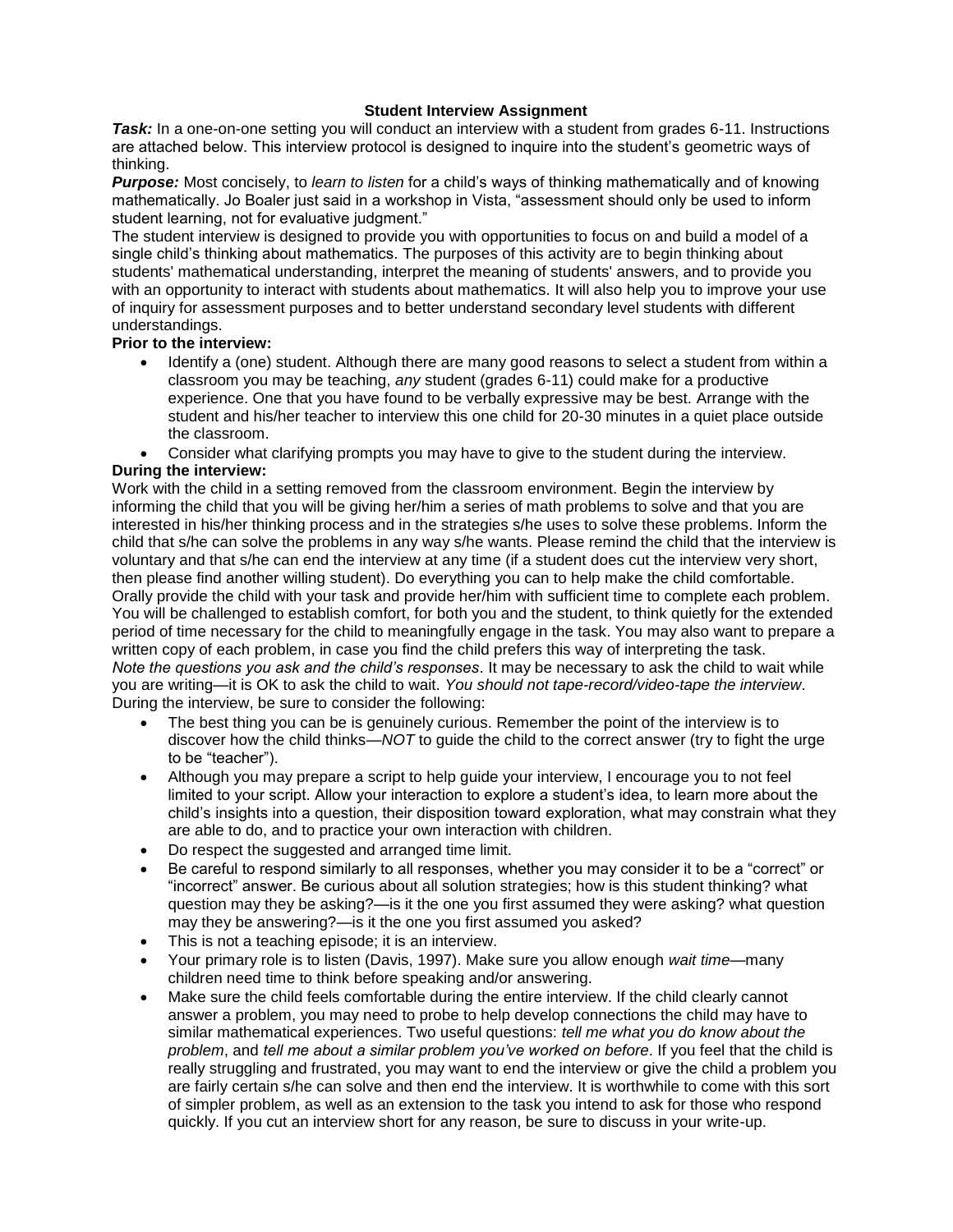### **After the Interview:**

Write a three to four-page (double-spaced) reflection that includes a brief discussion on each of the following points:

- What *specifically* did you learn about this child's mathematical understanding? Here you will want to make some claims about the mathematics your student understands or doesn't understand. I intend for this portion to emphasize what the child *CAN* do, and what might be a worthwhile next instructional focus, rather than what the child *cannot* do.
- Suggest some specific ideas for instruction based on what you have observed about the students understanding and methods of approaching the problems.
- Discuss what types of geometric thinking you observed the student use.
- Share some thoughts on your role as a listener in this activity, and as you consider your profession as a mathematics teacher.

 Attach any recorded work generated by the student without the student's "actual" name listed. *Grading:* Specifically, I expect a well-written paper (3-4 pages, double-spaced) that clearly and specifically expresses what you learned about: (a) the child's mathematical understanding, (b) the experience of observing mathematical thinking.

*Due:* **March 14, 2014** Be prepared to share with the class.